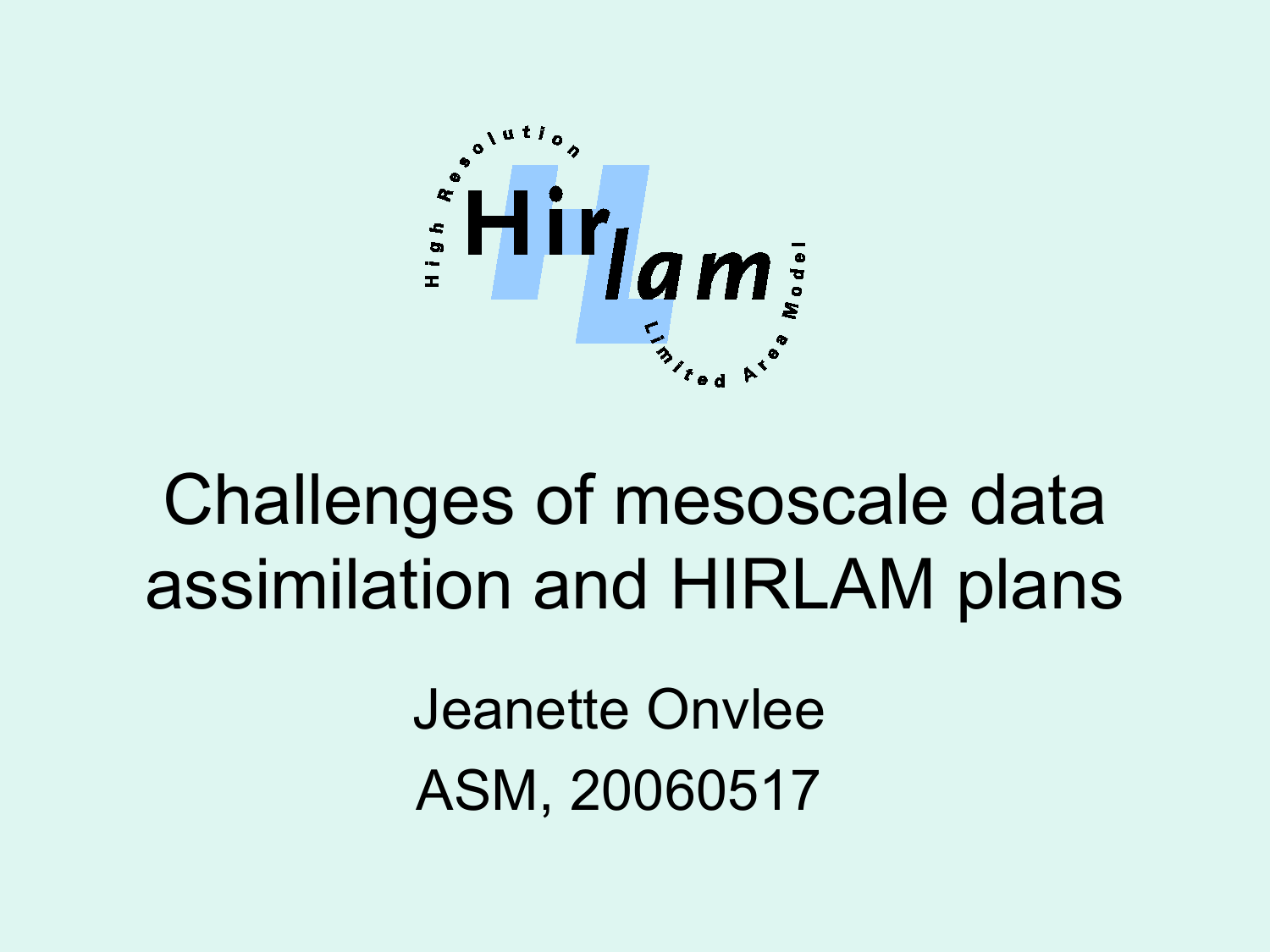# **Outline**

- Many different types of challenge:
	- To some we have answers (we think)
	- For others we have tentative suggestions for an answer
	- And for some we just have to experiment to see what happens…
- Approach chosen in the HIRLAM plans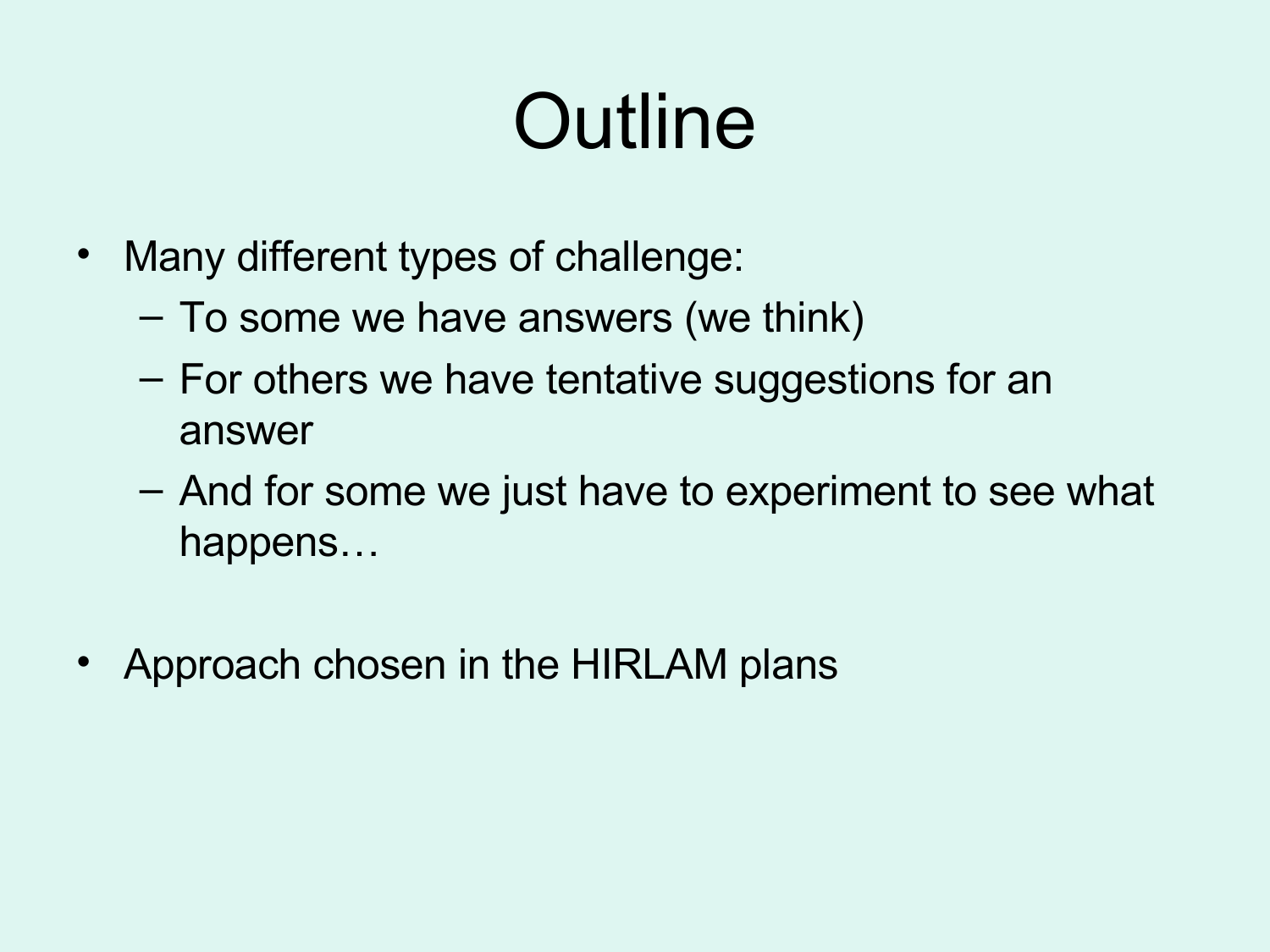# Questions and challenges

- Is mesoscale data assimilation worth the effort?
- Do we need to make a separation of scales?
- How to handle non-linearities of mesoscale processes in the assimilation?
- Which observations to be assimilated? Do we have enough of them?
- Which model variables to assimilate? Which assimilation method to apply?
- What to do for the nowcasting time scale?
- What should be the relation between atmospheric and surface data assimilation?
- How to distinguish noise and spinup effects from real unbalances?
- How to achieve convergence between the HIRLAM and ALADIN systems?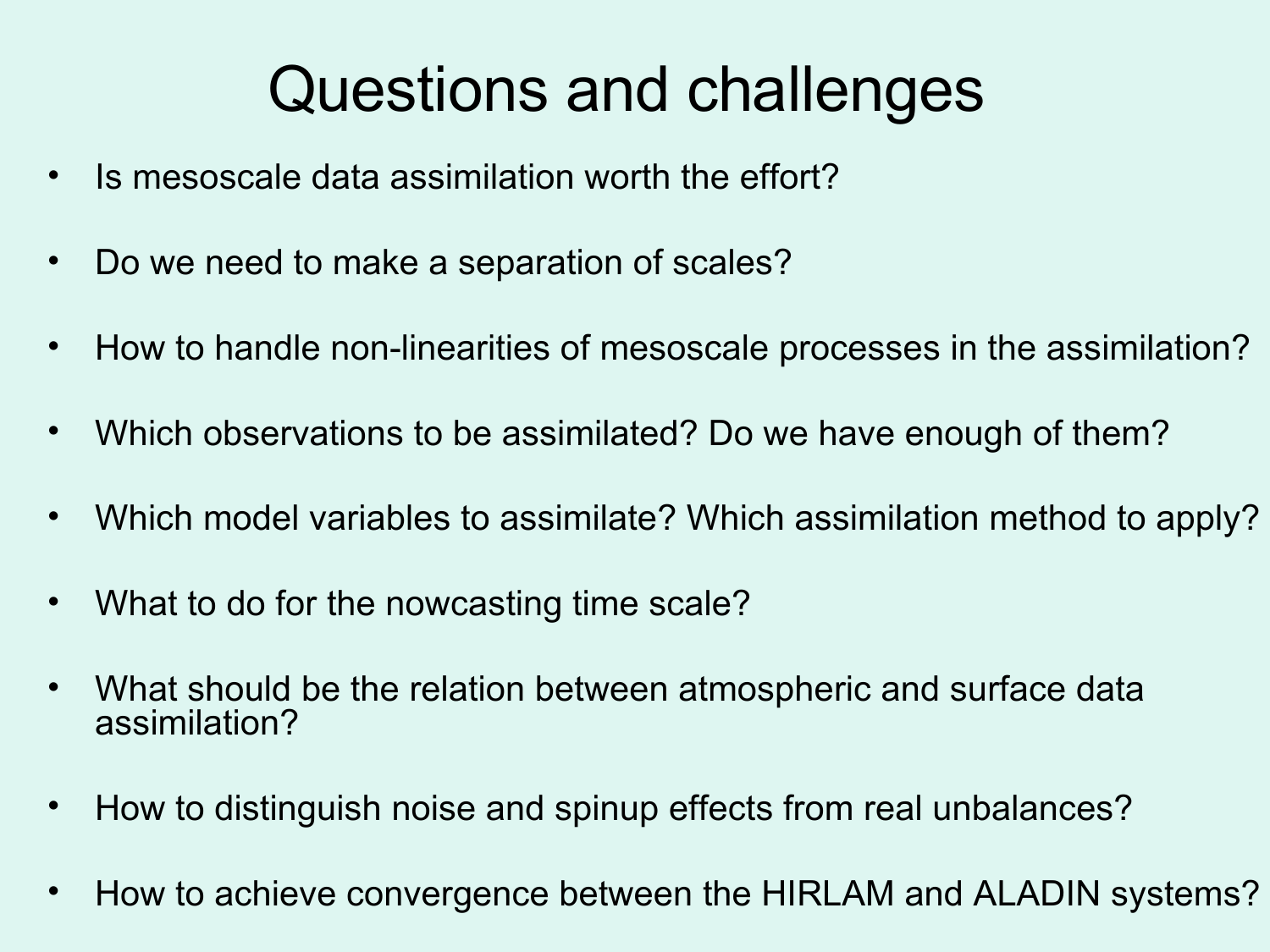#### Is mesoscale data assimilation worth the effort?

• To what extent are mesoscale phenomena forced by the larger scale circulation? Are we caught between the time of spinup effects and the time when lateral boundary conditions will dominate in small integration areas?

• Are there enough high-resolution, high-frequency observations for a mesoscale analysis to have added value over a synoptic scale system?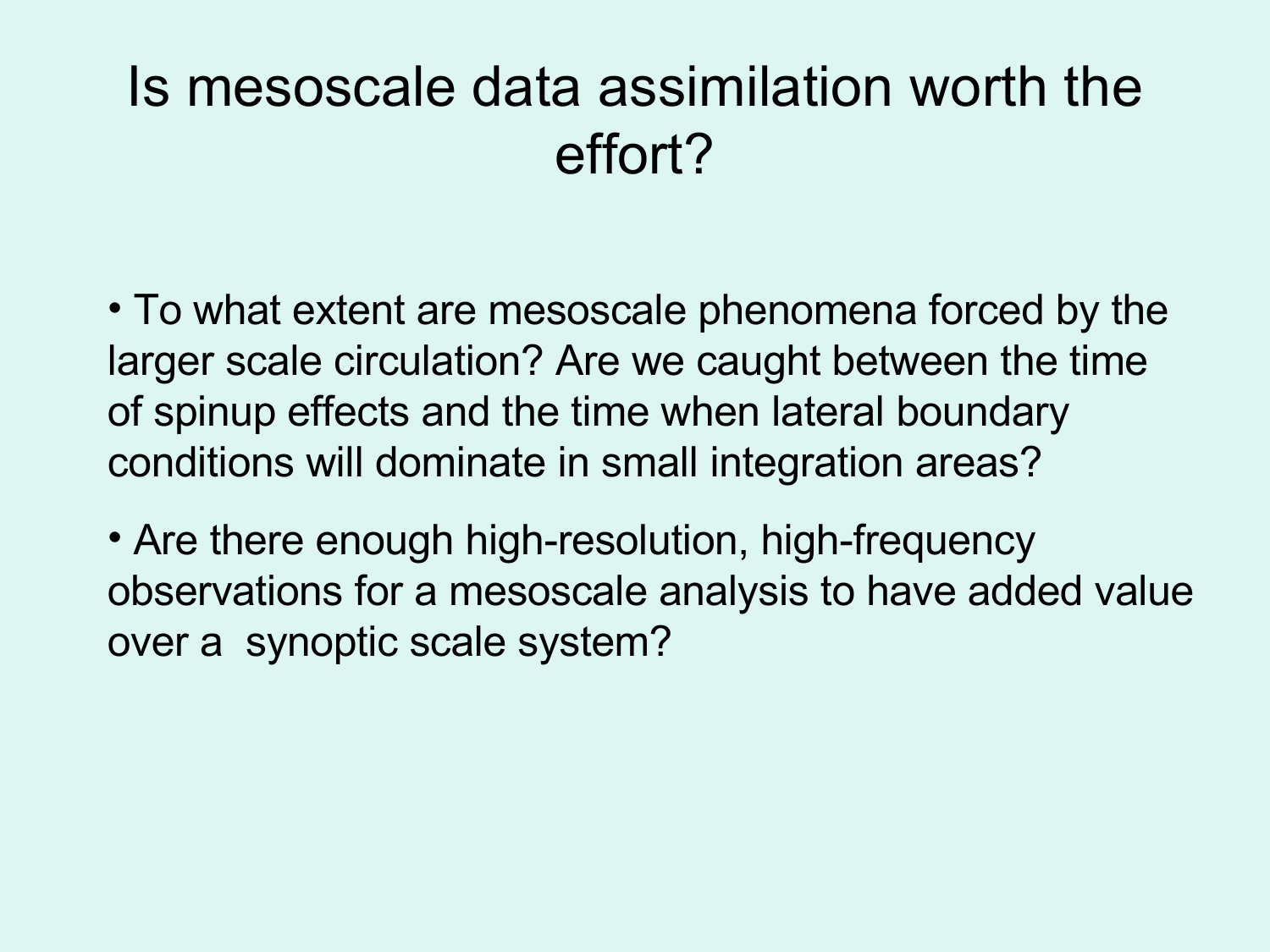#### Do we need to make a separation of scales?

- How to optimally merge the larger scales from synoptic scale systems with high-resolution mesoscale phenomena?
- Handle all scales in the mesoscale assimilation?
- Only add mesoscale features in mesoscale assimilation?
- Explicit large scale constraints
- Mesoscale flow dependency coupled to the large scales?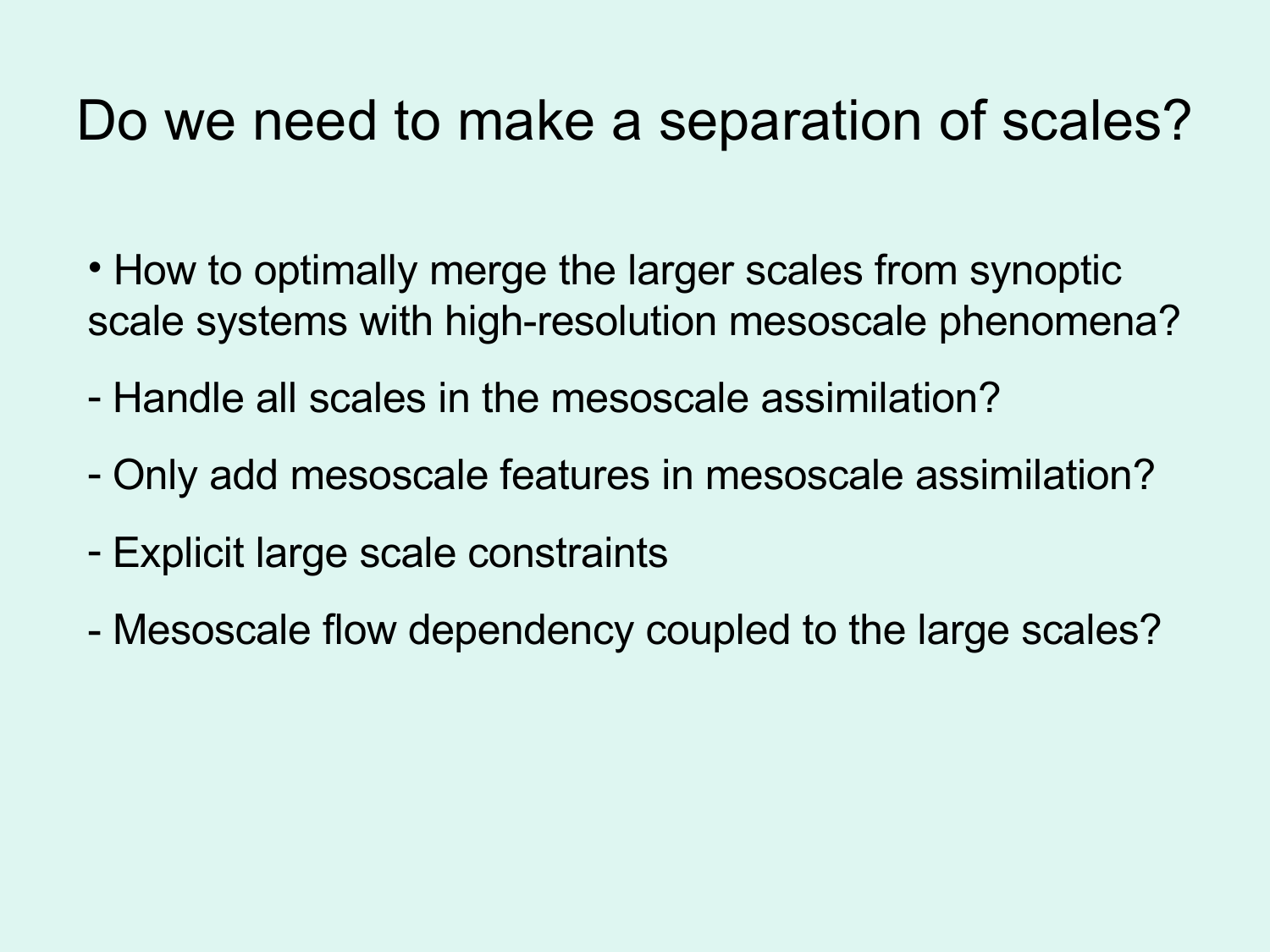How to handle non-linearities of mesoscale processes in the data assimilation?

Within 4D-Var:

- Is it meaningful to try TL physics on the mesoscale?
- -Should we trust more outer loops with NL models? Convergence problems?

Can Ensemble Kalman filters handle non-linearities in a proper way?

-Ensemble is based on NL model runs

-Estimations still are based on linearity (Gaussian) assumption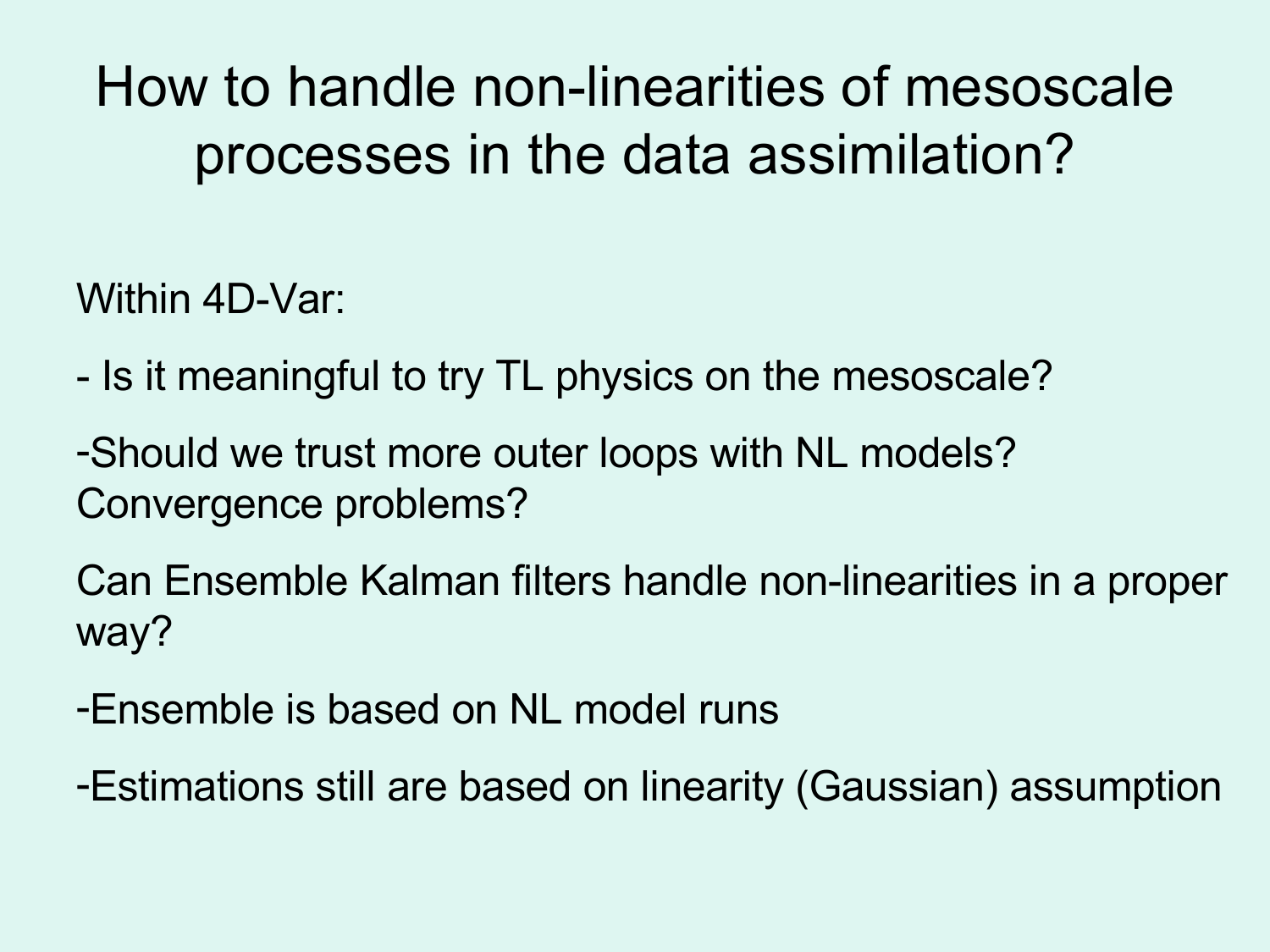#### Which model control variables in the assimilation?

Priorities of variables in adjustment processes?

-Is it meaningful to assimilate water vapor if wind and dry mass are wrong?

-Is it meaningful to assimilate cloud variables if water vapor is wrong?

Can we apply meaningful balance constraints involving moisture?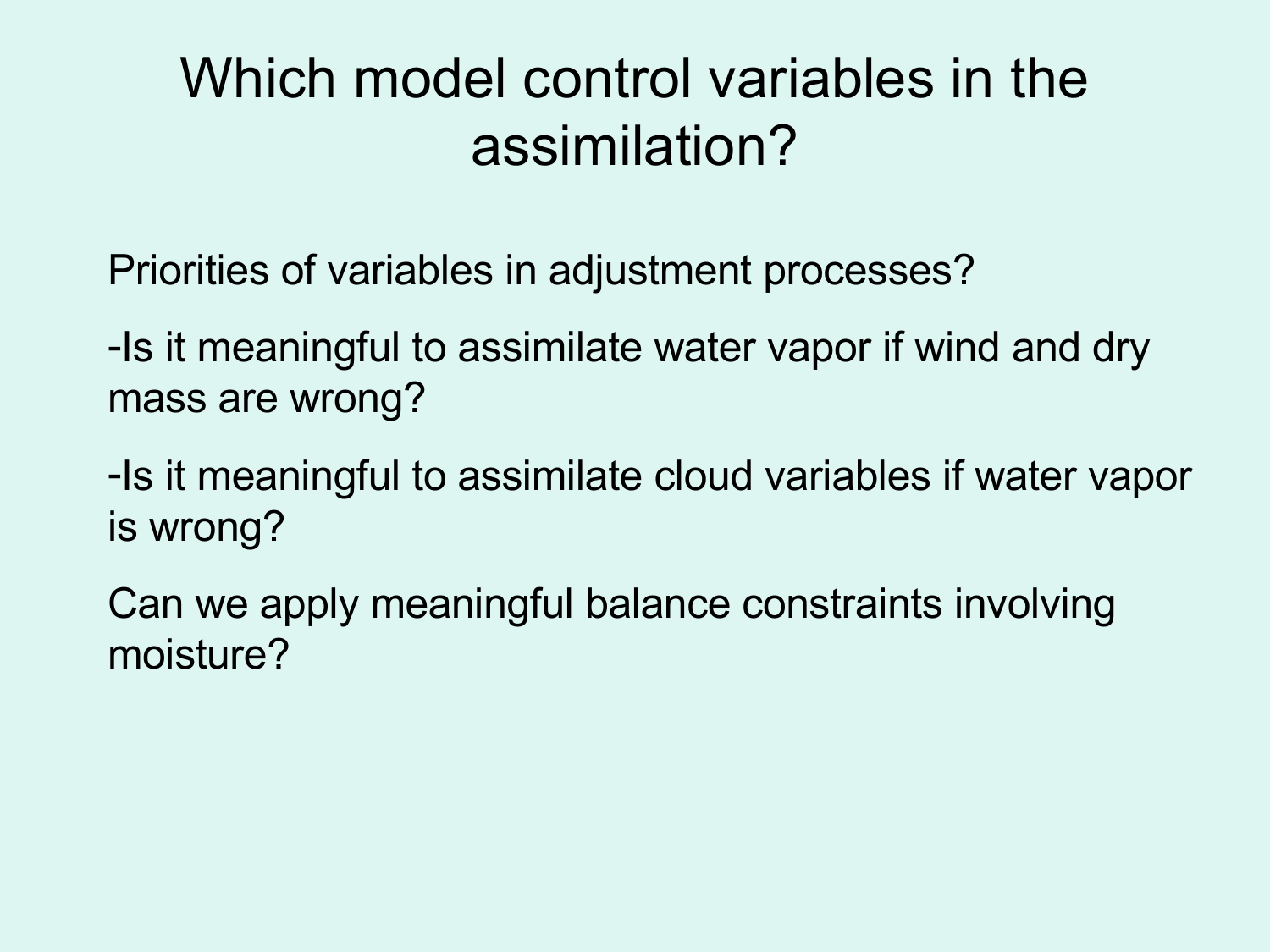#### Observation challenges

• Which observations to assimilate?

- What is important for particular phenomena like convection? Surface? Water vapor? Winds?

• Do we need pre-processing tools? Super-obbing? 1D-Var retrievals? More extensive quality control needed because of more complex error structures?

- Handling of complicated error structures? (e.g. to avoid data thinning)
- Modelling of processes that affect observations (e.g. backscattering from clouds)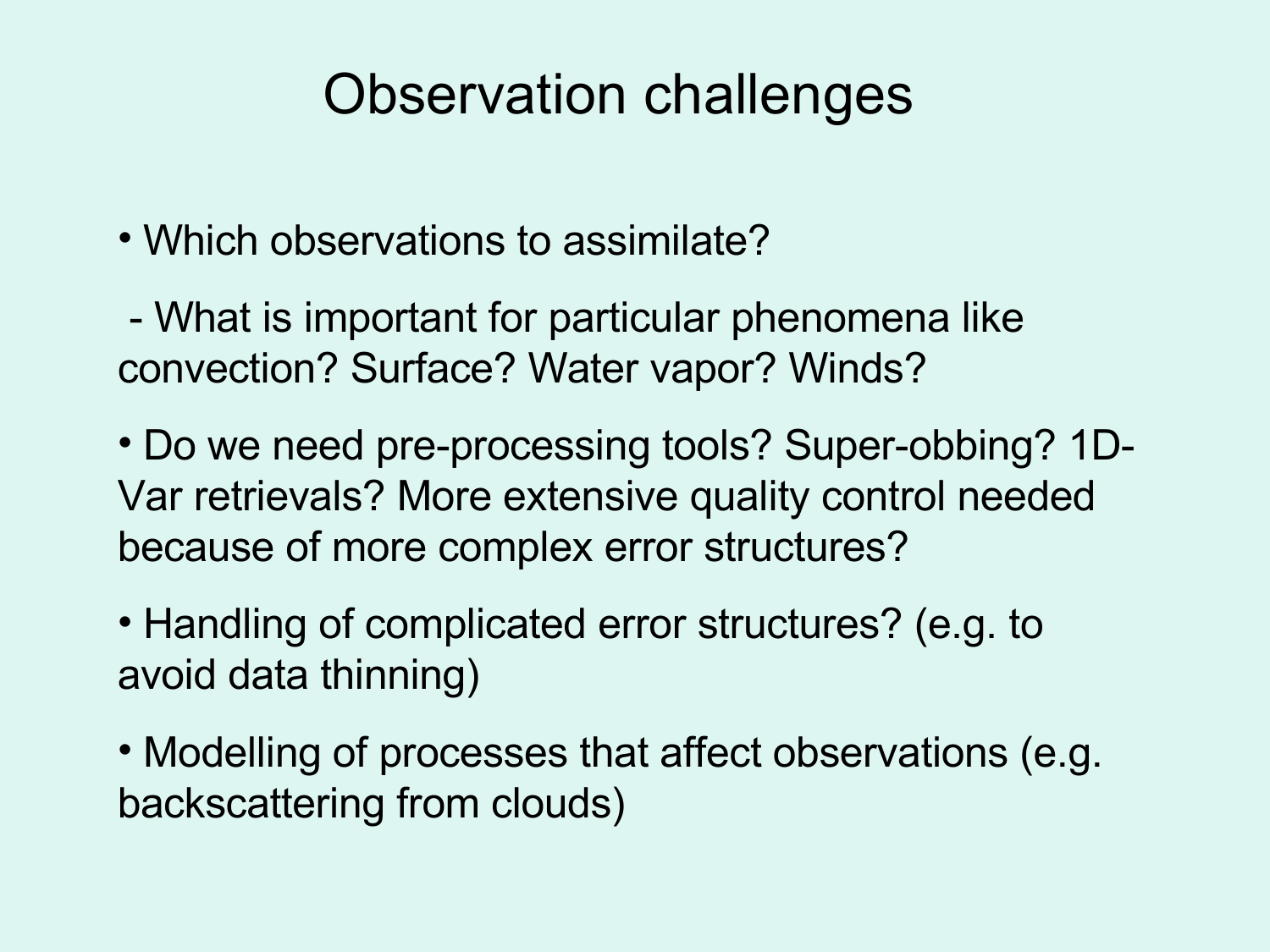## The assimilation method

- Mesoscale balance constraints, in particular involving moisture? Analytical or statistical constraint?
- How to handle inhomogeneities and anisotropy?
- Flow-dependent structure functions? 4D-Var, ensemble techniques or synthesis?
- Mesoscale processes often inherently stochastic  $\rightarrow$ combination of data assimilation and ensemble techniques? Assimilation techniques for probabilistic forecasting of extreme events?
- How to handle model errors?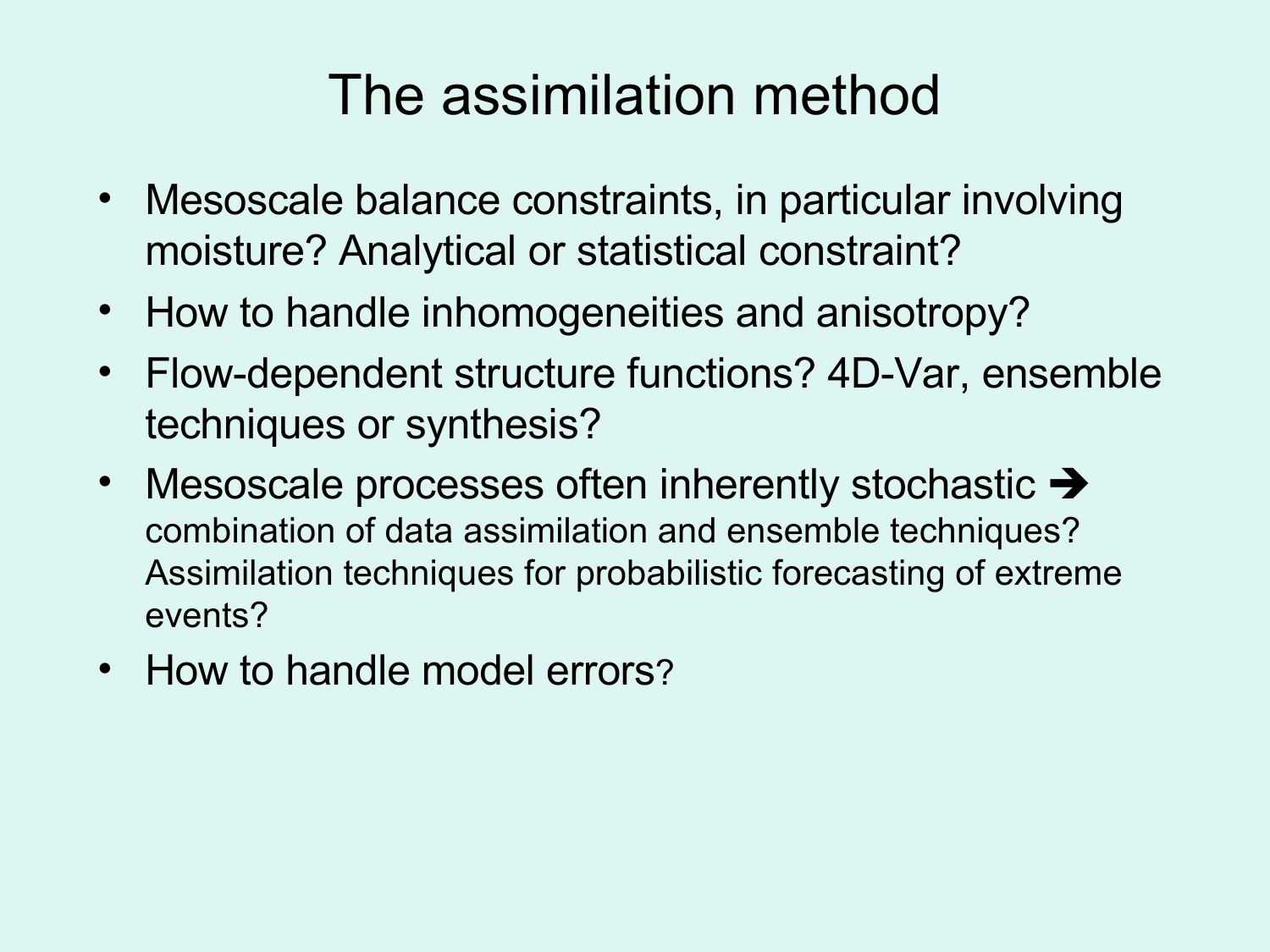#### Operational requirements for nowcasting

- For nowcasting, rapid update cycling is essential:
	- Update frequency of ground-based RS seems high enough for this
	- Indications that 4D-VAR is better suited for analysis of e.g. radar data, but too computationally expensive?
	- So RUC using simple assimilation scheme, or less frequent 4D-VAR, or some combination ?
	- Do we need a more stringent initialization process (to reduce spinup time)?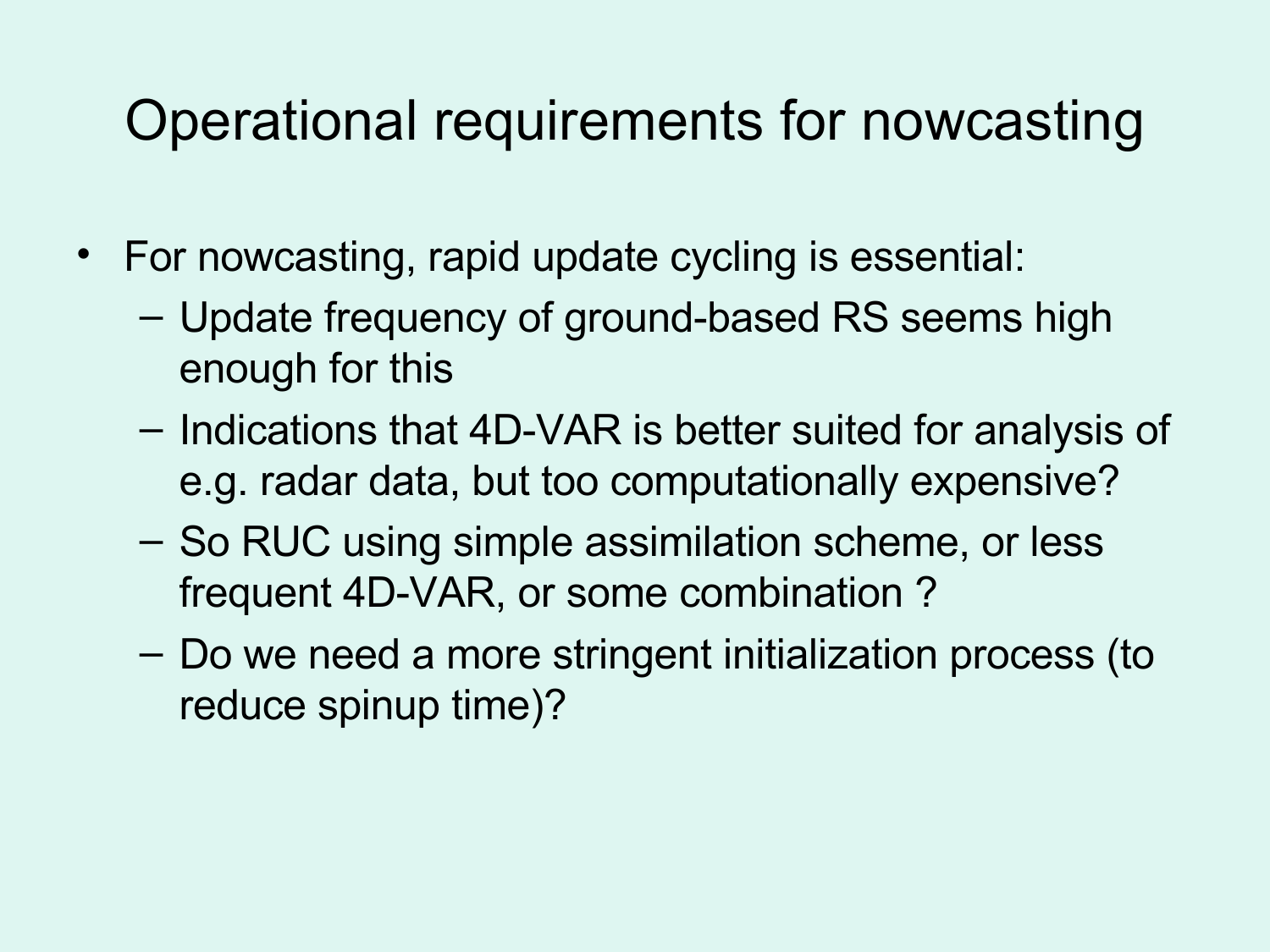## Approach to data assimilation method:

- start with 3D-VAR/FGAT as reference option, see how far you get
- In mean time, continue improving 4D-VAR in synoptic model and port proven concepts to mesoscale
- Experiment with combinations of frequent 3D-VAR, less often 4D-VAR
- Use of statistical balance seems the best choice
- Experiment with sizes of integration domains and types of constraints
- Areas for improvement: quality control of observations and reduction of spinup times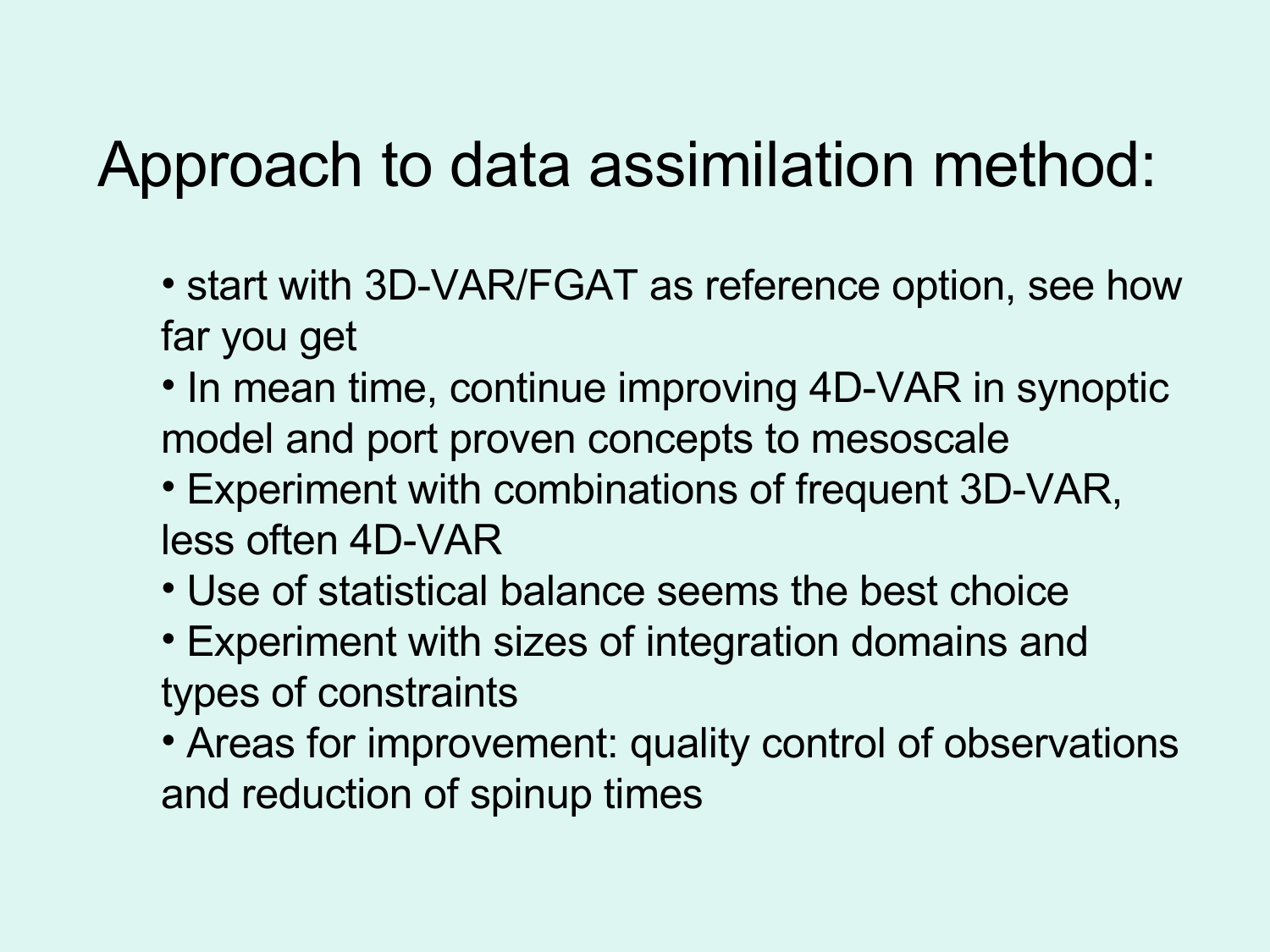## Observations in HIRLAM and ALADIN plans

- •Radar reflectivity and radar wind
- •Clear and cloudy radiances
- •GPS slant delays
- •Surface observations
- •Satellite wind observations, e.g. MODIS winds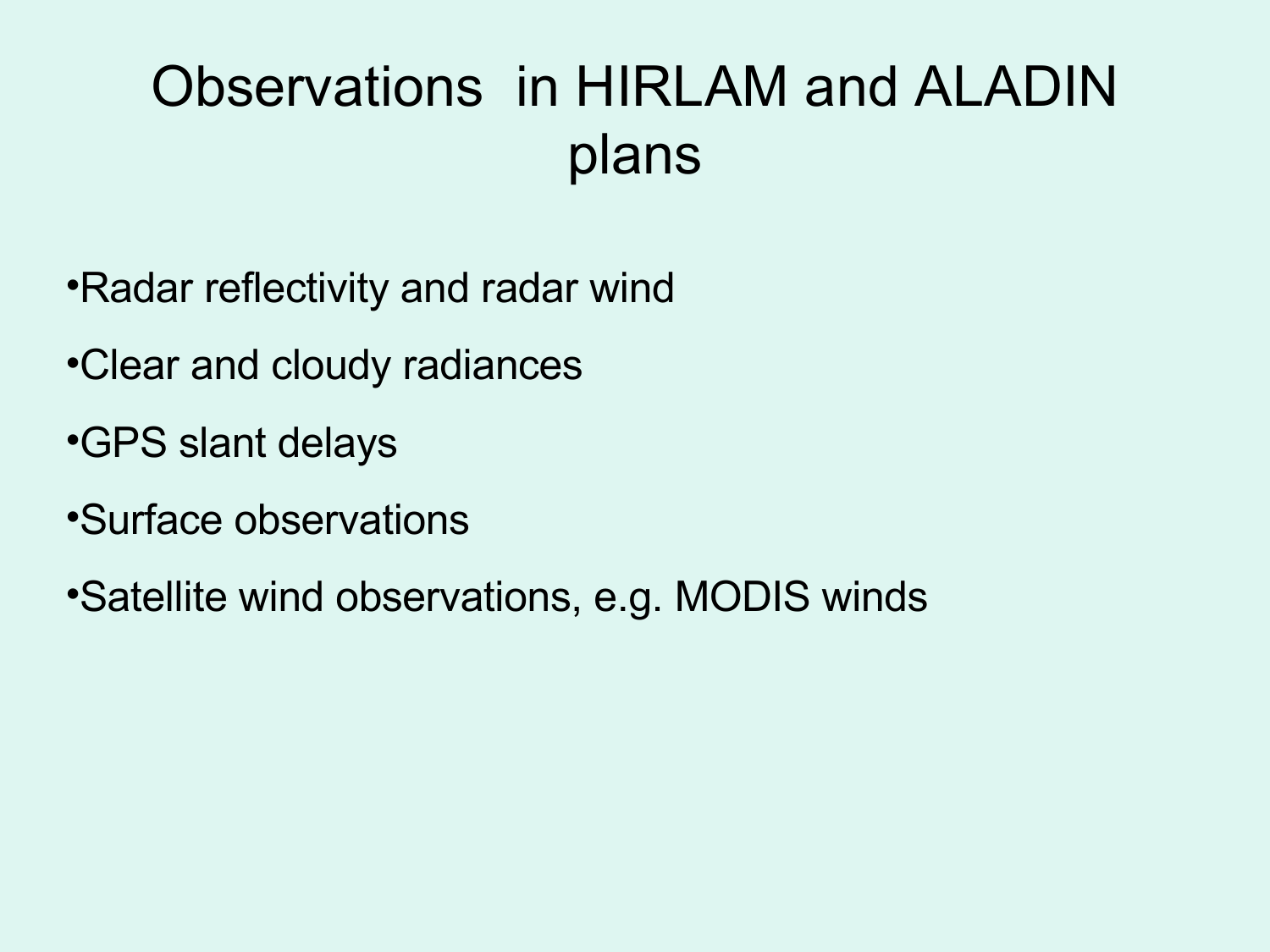# Surface data assimilation:

- Surface data assimilation likely to be of increasing importance at mesoscale
- Present system in both HIRLAM and ALADIN:
	- based on OI and on limited number of types of observation
- Developments:
	- SAF's provide new observational products to be assimilated
	- Recommendations for surface d.a. and algorithms available from ELDAS
	- More realistic surface models to feed observations into
- Approach:
	- Planning meeting of surface modelling and data assimilation
	- Start with externalized AROME surface data assimilation (OI) and model scheme, test on mesoscale
	- Test impact of ELDAS 2D-VAR assimilation algorithms first on synoptic scale
	- Test impact of SAF products as they become available (starting with LAND-SAF). Rely primarily on SAF's to create these products.